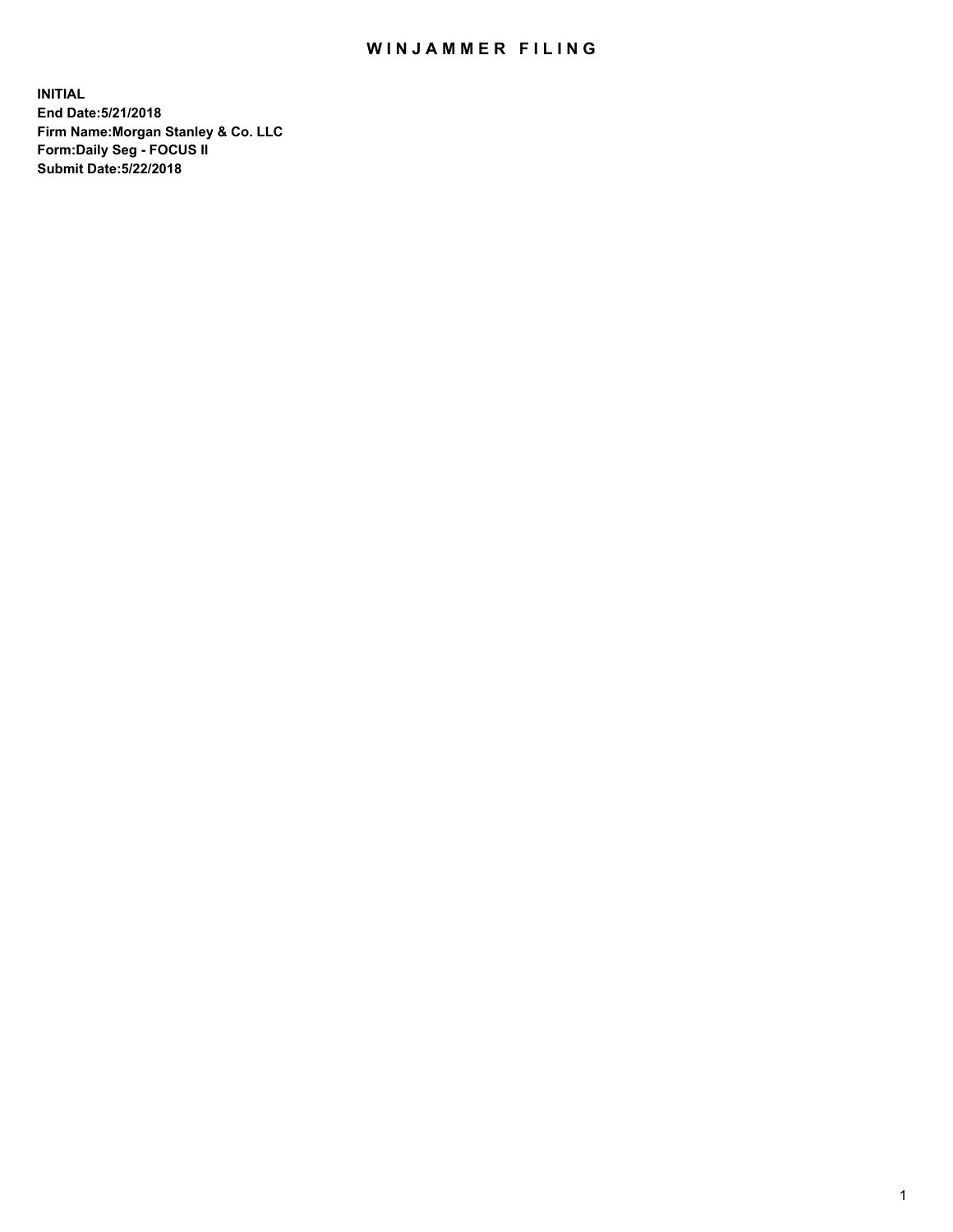## **INITIAL End Date:5/21/2018 Firm Name:Morgan Stanley & Co. LLC Form:Daily Seg - FOCUS II Submit Date:5/22/2018 Daily Segregation - Cover Page**

| Name of Company<br><b>Contact Name</b><br><b>Contact Phone Number</b><br><b>Contact Email Address</b>                                                                                                                                                                                                                          | Morgan Stanley & Co. LLC<br><b>Ikram Shah</b><br>212-276-0963<br>Ikram.shah@morganstanley.com |
|--------------------------------------------------------------------------------------------------------------------------------------------------------------------------------------------------------------------------------------------------------------------------------------------------------------------------------|-----------------------------------------------------------------------------------------------|
| FCM's Customer Segregated Funds Residual Interest Target (choose one):<br>a. Minimum dollar amount: ; or<br>b. Minimum percentage of customer segregated funds required:%; or<br>c. Dollar amount range between: and; or<br>d. Percentage range of customer segregated funds required between: % and %.                        | 280,000,000<br><u>0</u><br>0 <sub>0</sub><br>0 <sub>0</sub>                                   |
| FCM's Customer Secured Amount Funds Residual Interest Target (choose one):<br>a. Minimum dollar amount: ; or<br>b. Minimum percentage of customer secured funds required:%; or<br>c. Dollar amount range between: and; or<br>d. Percentage range of customer secured funds required between: % and %.                          | 140,000,000<br>0 <sub>0</sub><br>0 <sub>0</sub>                                               |
| FCM's Cleared Swaps Customer Collateral Residual Interest Target (choose one):<br>a. Minimum dollar amount: ; or<br>b. Minimum percentage of cleared swaps customer collateral required:% ; or<br>c. Dollar amount range between: and; or<br>d. Percentage range of cleared swaps customer collateral required between:% and%. | 92,000,000<br>0 <sub>0</sub><br>0 <sub>0</sub>                                                |

Attach supporting documents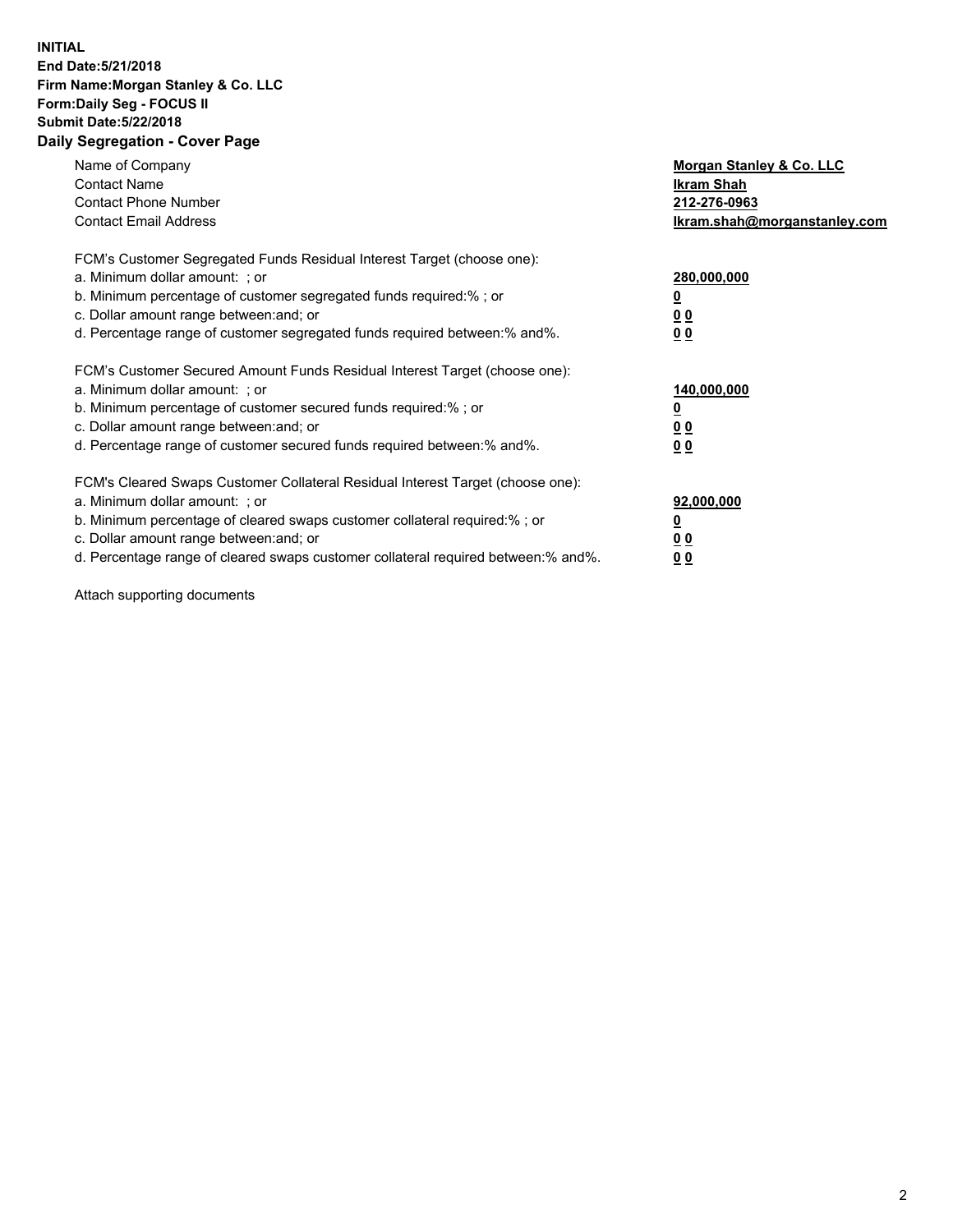## **INITIAL End Date:5/21/2018 Firm Name:Morgan Stanley & Co. LLC Form:Daily Seg - FOCUS II Submit Date:5/22/2018 Daily Segregation - Secured Amounts**

Foreign Futures and Foreign Options Secured Amounts Amount required to be set aside pursuant to law, rule or regulation of a foreign government or a rule of a self-regulatory organization authorized thereunder 1. Net ledger balance - Foreign Futures and Foreign Option Trading - All Customers A. Cash **2,907,803,487** [7315] B. Securities (at market) **2,094,351,785** [7317] 2. Net unrealized profit (loss) in open futures contracts traded on a foreign board of trade **625,080,629** [7325] 3. Exchange traded options a. Market value of open option contracts purchased on a foreign board of trade **23,426,058** [7335] b. Market value of open contracts granted (sold) on a foreign board of trade **-22,785,897** [7337] 4. Net equity (deficit) (add lines 1. 2. and 3.) **5,627,876,062** [7345] 5. Account liquidating to a deficit and account with a debit balances - gross amount **28,507,519** [7351] Less: amount offset by customer owned securities **-27,705,466** [7352] **802,053** [7354] 6. Amount required to be set aside as the secured amount - Net Liquidating Equity Method (add lines 4 and 5) 7. Greater of amount required to be set aside pursuant to foreign jurisdiction (above) or line 6. FUNDS DEPOSITED IN SEPARATE REGULATION 30.7 ACCOUNTS 1. Cash in banks A. Banks located in the United States **229,027,744** [7500] B. Other banks qualified under Regulation 30.7 **1,021,695,089** [7520] **1,250,722,833** 2. Securities A. In safekeeping with banks located in the United States **254,246,880** [7540] B. In safekeeping with other banks qualified under Regulation 30.7 **0** [7560] **254,246,880** [7570] 3. Equities with registered futures commission merchants A. Cash **6,013,517** [7580] B. Securities **0** [7590] C. Unrealized gain (loss) on open futures contracts **738,384** [7600] D. Value of long option contracts **0** [7610] E. Value of short option contracts **0** [7615] **6,751,901** [7620] 4. Amounts held by clearing organizations of foreign boards of trade A. Cash **0** [7640] B. Securities **0** [7650] C. Amount due to (from) clearing organization - daily variation **0** [7660] D. Value of long option contracts **0** [7670] E. Value of short option contracts **0** [7675] **0** [7680] 5. Amounts held by members of foreign boards of trade A. Cash **1,842,712,721** [7700] B. Securities **1,840,104,905** [7710] C. Unrealized gain (loss) on open futures contracts **624,342,245** [7720] D. Value of long option contracts **23,426,058** [7730] E. Value of short option contracts **-22,785,897** [7735] **4,307,800,032** 6. Amounts with other depositories designated by a foreign board of trade **0** [7760] 7. Segregated funds on hand **0** [7765] 8. Total funds in separate section 30.7 accounts **5,819,521,646** [7770] 9. Excess (deficiency) Set Aside for Secured Amount (subtract line 7 Secured Statement Page 1 from Line 8) 10. Management Target Amount for Excess funds in separate section 30.7 accounts **140,000,000** [7780]

11. Excess (deficiency) funds in separate 30.7 accounts over (under) Management Target **50,843,531** [7785]

**0** [7305]

**5,628,678,115** [7355]

## **5,628,678,115** [7360]

[7530]

[7740] **190,843,531** [7380]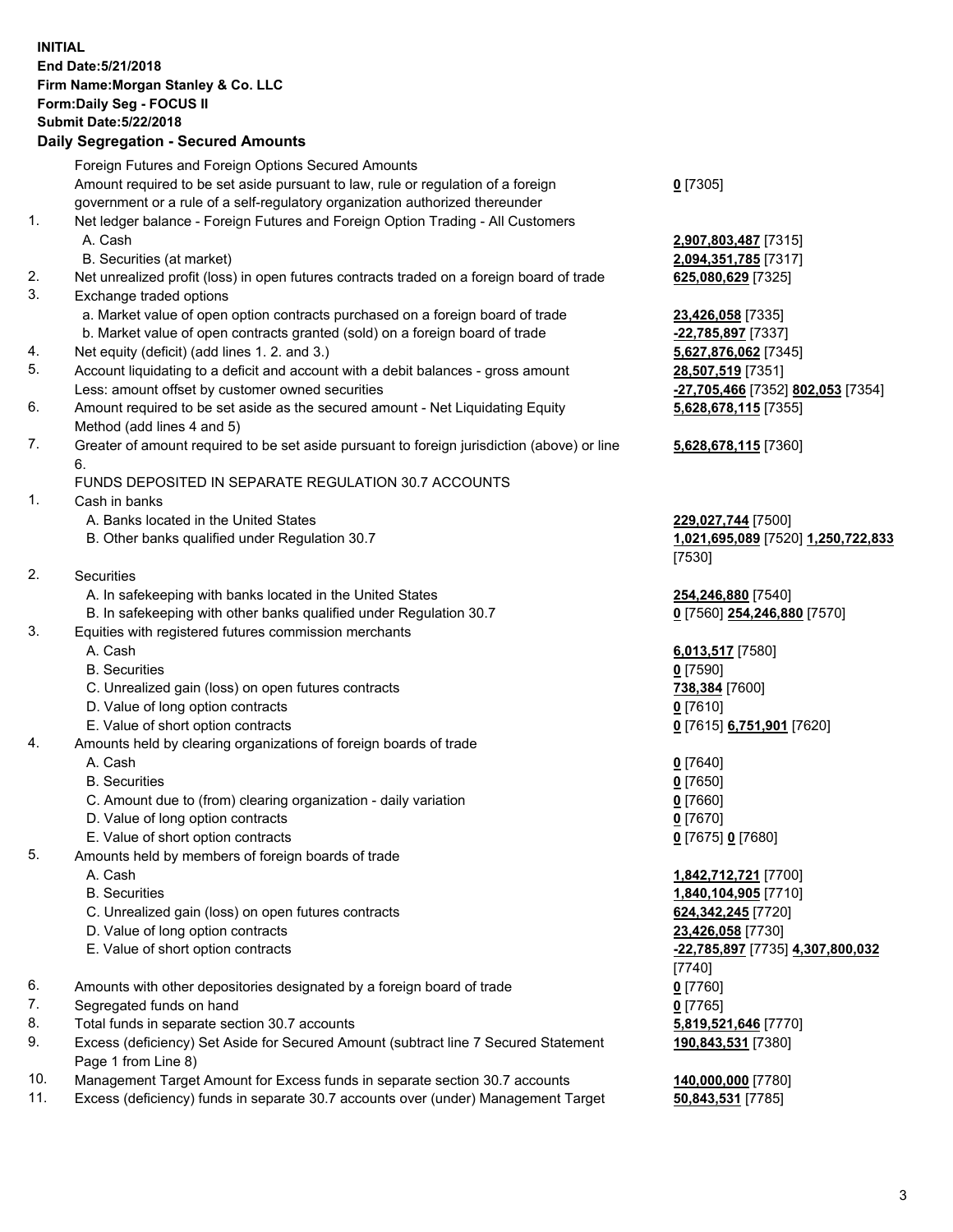**INITIAL End Date:5/21/2018 Firm Name:Morgan Stanley & Co. LLC Form:Daily Seg - FOCUS II Submit Date:5/22/2018 Daily Segregation - Segregation Statement** SEGREGATION REQUIREMENTS(Section 4d(2) of the CEAct) 1. Net ledger balance A. Cash **10,059,451,308** [7010] B. Securities (at market) **5,541,073,332** [7020] 2. Net unrealized profit (loss) in open futures contracts traded on a contract market **687,144,903** [7030] 3. Exchange traded options A. Add market value of open option contracts purchased on a contract market **491,336,637** [7032] B. Deduct market value of open option contracts granted (sold) on a contract market **-674,980,661** [7033] 4. Net equity (deficit) (add lines 1, 2 and 3) **16,104,025,519** [7040] 5. Accounts liquidating to a deficit and accounts with debit balances - gross amount **246,747,433** [7045] Less: amount offset by customer securities **-246,254,274** [7047] **493,159** [7050] 6. Amount required to be segregated (add lines 4 and 5) **16,104,518,678** [7060] FUNDS IN SEGREGATED ACCOUNTS 7. Deposited in segregated funds bank accounts A. Cash **4,545,144,464** [7070] B. Securities representing investments of customers' funds (at market) **0** [7080] C. Securities held for particular customers or option customers in lieu of cash (at market) **1,096,602,523** [7090] 8. Margins on deposit with derivatives clearing organizations of contract markets A. Cash **6,409,197,951** [7100] B. Securities representing investments of customers' funds (at market) **0** [7110] C. Securities held for particular customers or option customers in lieu of cash (at market) **4,444,470,809** [7120] 9. Net settlement from (to) derivatives clearing organizations of contract markets **118,346,456** [7130] 10. Exchange traded options A. Value of open long option contracts **491,336,637** [7132] B. Value of open short option contracts **-674,980,661** [7133] 11. Net equities with other FCMs A. Net liquidating equity **5,829,727** [7140] B. Securities representing investments of customers' funds (at market) **0** [7160] C. Securities held for particular customers or option customers in lieu of cash (at market) **0** [7170] 12. Segregated funds on hand **0** [7150] 13. Total amount in segregation (add lines 7 through 12) **16,435,947,906** [7180] 14. Excess (deficiency) funds in segregation (subtract line 6 from line 13) **331,429,228** [7190] 15. Management Target Amount for Excess funds in segregation **280,000,000** [7194]

16. Excess (deficiency) funds in segregation over (under) Management Target Amount Excess

**51,429,228** [7198]